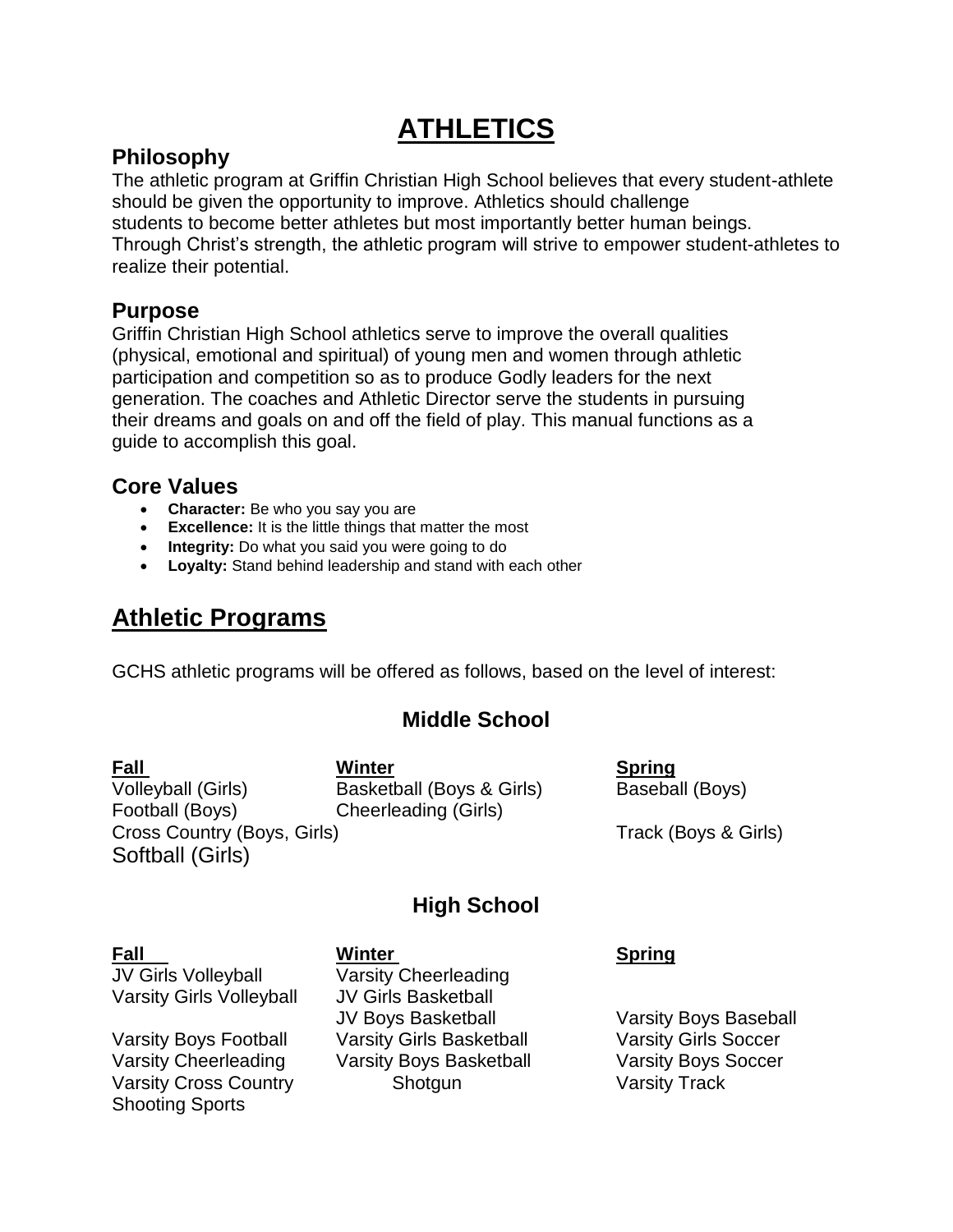# **Eligibility Requirements**

#### **Middle School**

In order to participate in extracurricular activities, Middle School student/athletes must have passed five classes the previous semester. In order to continue participation once season begins student/athlete must not be failing in more than one class. Student/athlete grades will be checked every 4.5 weeks. A failing grade in one class will result in a two-week probationary period where participation can continue, but will be checked again at the end of two weeks to determine continued participation. If a student/athlete is failing more than one class the student/athlete will be ineligible for participation in practice and/or games of the current sport until grades resume passing status.

#### **High School**

In order to participate in extracurricular activities, High School students must have passed five classes the previous semester. In order to continue participation once season begins student/athlete must not be failing in more than one class. Student/athlete grades will be checked every 4.5 weeks. A failing grade in one class will result in a two-week probationary period where participation can continue, but will be checked again at the end of two weeks to determine continued participation. If a student/athlete is failing more than one class the student/athlete will be ineligible for participation in practice and/or games of the current sport until grades resume passing status. Students who display attitude and/or behavioral problems may be disqualified from participating in sports, even though they may be academically eligible. The administrator reserves the right to suspend or remove from any team any student considered to be out of compliance with the philosophy or guidelines of the school.

#### **Age**

A student is eligible to participate in Middle School athletics if the student is currently in the  $6<sub>th</sub>$ ,  $7<sub>th</sub>$ , or  $8<sub>th</sub>$  grade. If there are not enough students to field a team, eligibility may be opened up to  $5<sub>th</sub>$  grade students at the discretion of the Athletic Director. The only exception to this at this time is C-Team Football.

A student is eligible to participate in High School athletics if the student has not turned 19 prior to May 1<sub>st</sub> and if the student has not completed eight consecutive semesters of participation (excluding 8th grade) preceding the year of participation.

#### **Discipline**

A student is eligible to participate if the student is not currently under disciplinary action, which includes In School (ISS) or Out of School (OSS) Suspensions.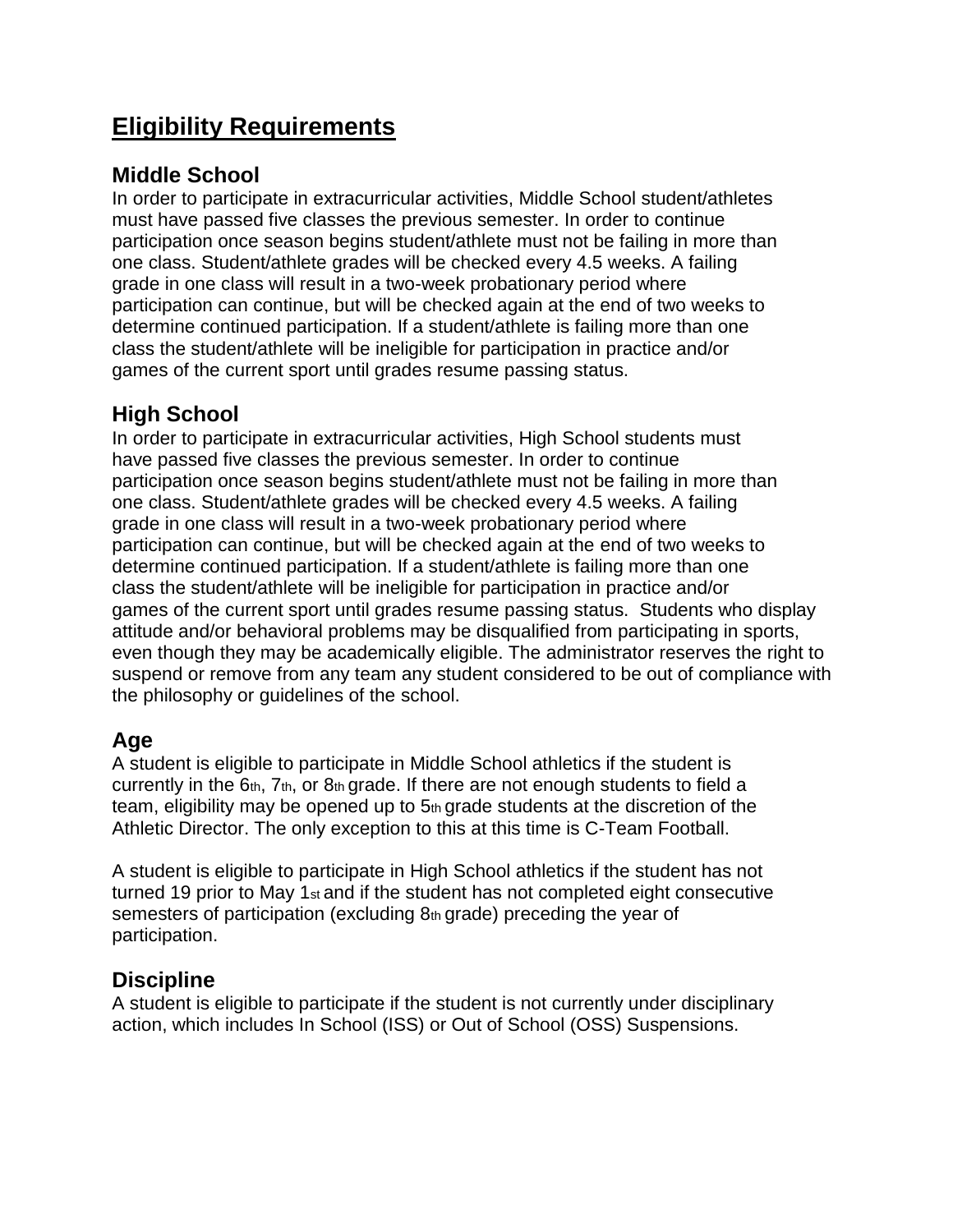# **Try Outs**

At times sporting teams at GCHS require that students try out for a team. If a student misses try outs, participation will be determined based on a roster spot being available as well as the coach and athletic department deciding to allow late additions to rosters.

## **Athlete Participation**

Athletic participation is highly encouraged at GCHS. However, being a part of a team is not a right but rather a privilege. Those student-athletes who put forth the necessary effort, demonstrate a positive attitude, and possess the skills necessary to make the roster for any given sport will "make the team." Anyone who is cut from a team is encouraged to try out again next season or to try another sport. Parents should expect that every student-athlete is treated fairly and given full consideration.

As mentioned, being a part of a team at GCHS is a privilege. Coaches will attempt to help improve every student-athlete who makes the team. Nevertheless, this does not mean that everyone will get equal playing time. The coach will determine who plays and will develop the individual players and the team physically and spiritually in order to develop the GCHS athletic program.

Any display of unsportsmanlike conduct, including profanity and taunting or gesturing toward an opponent, the crowd or an official is not tolerated whether an official infraction is issued or not. Disciplinary action will be taken against any student-athlete who displays unsportsmanlike conduct.

At the Varsity level, unsportsmanlike conduct resulting in ejection from a game will also result in disqualification from participation in the next game and a fine of \$50.00. Payment of this fine is the responsibility of the student-athlete and his/her parent/guardian.

## **Uniforms and Equipment**

Each student-athlete will be issued uniforms and equipment, which will be in good condition. Student-athletes are expected to keep up with and take care of their uniform and/or equipment while it is in their possession. If lost or abused, they will be charged for full replacement. Uniforms may only be worn for games or special events designated by the coach. Uniforms must be returned before a student-athlete receives a uniform for another sport, receives progress reports or report cards, or receives any awards. Further, uniforms must be returned laundered. In the event that the uniform has not been laundered, the student-athlete will be invoiced for cleaning.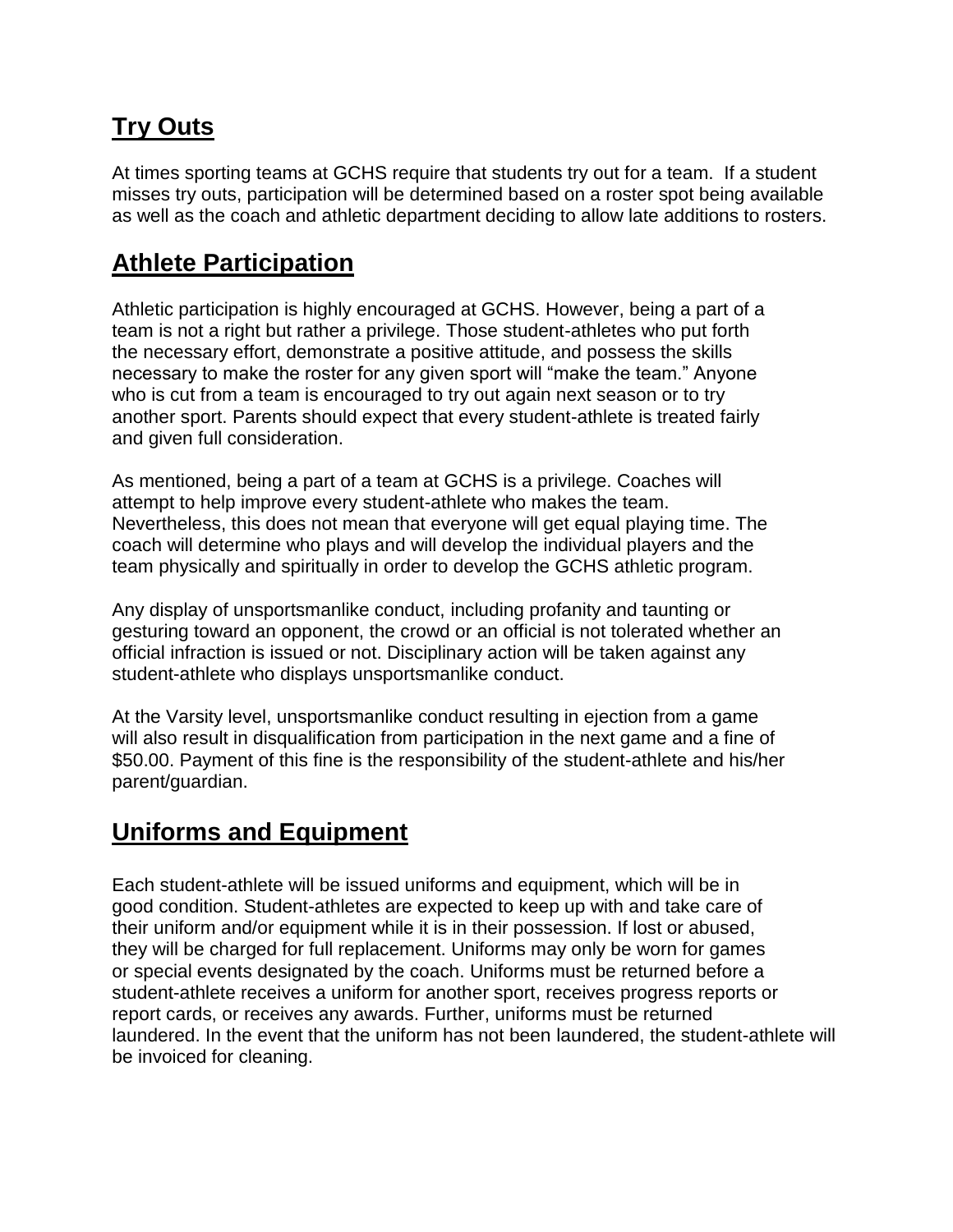## **School Attendance and Assignments**

Student-athletes are not to be tardy or absent to school the day after a game. Assignments that are due are not to be excused. Also, work that is missed because of early dismissal to participate in a game must be completed and returned as requested by the teacher. In order to participate in practice or a game, student-athletes must be present at school at least ½ of the school day.

# **Practice and Attendance**

Student-athletes are to be at all practices and games; however, we understand that some things come up that are unavoidable. It is the student-athlete's responsibility to inform his/her coach PERSONALLY (not sending word through a friend) when an occasion arises that will cause a missed practice or game. The student-athlete should produce something in writing, whether it is from a parent, doctor, etc., documenting the absence. The student-athlete has three days after he or she returns to the team to produce the documentation. If no documentation is produced, the student-athlete will receive disciplinary action for a missed practice per the coach's judgment.

# **Dress Code**

#### **Practice**

Practice uniforms will be decided by each coach and the athletic department and will be mandatory to wear to each practice. Athletes not in approved practice attire will NOT be allowed to practice.

#### **Away Games/Matches**

Team uniforms, semi-formal dress, or GCHS normal dress code is appropriate for travel (e.g. collared shirt, shirt and tie, khakis, dress pants, etc.)

#### **Home Games/Matches**

Athletes may wear their jerseys for their respective sport. No Cheerleading skirts or other sport shorts during school hours. Other rules will be determined by specific coaches.

#### **Athletic Banquet**

Athletes are to attend the banquet in school dress code attire. Any student-athlete who does not comply with this may not receive his or her award at the banquet.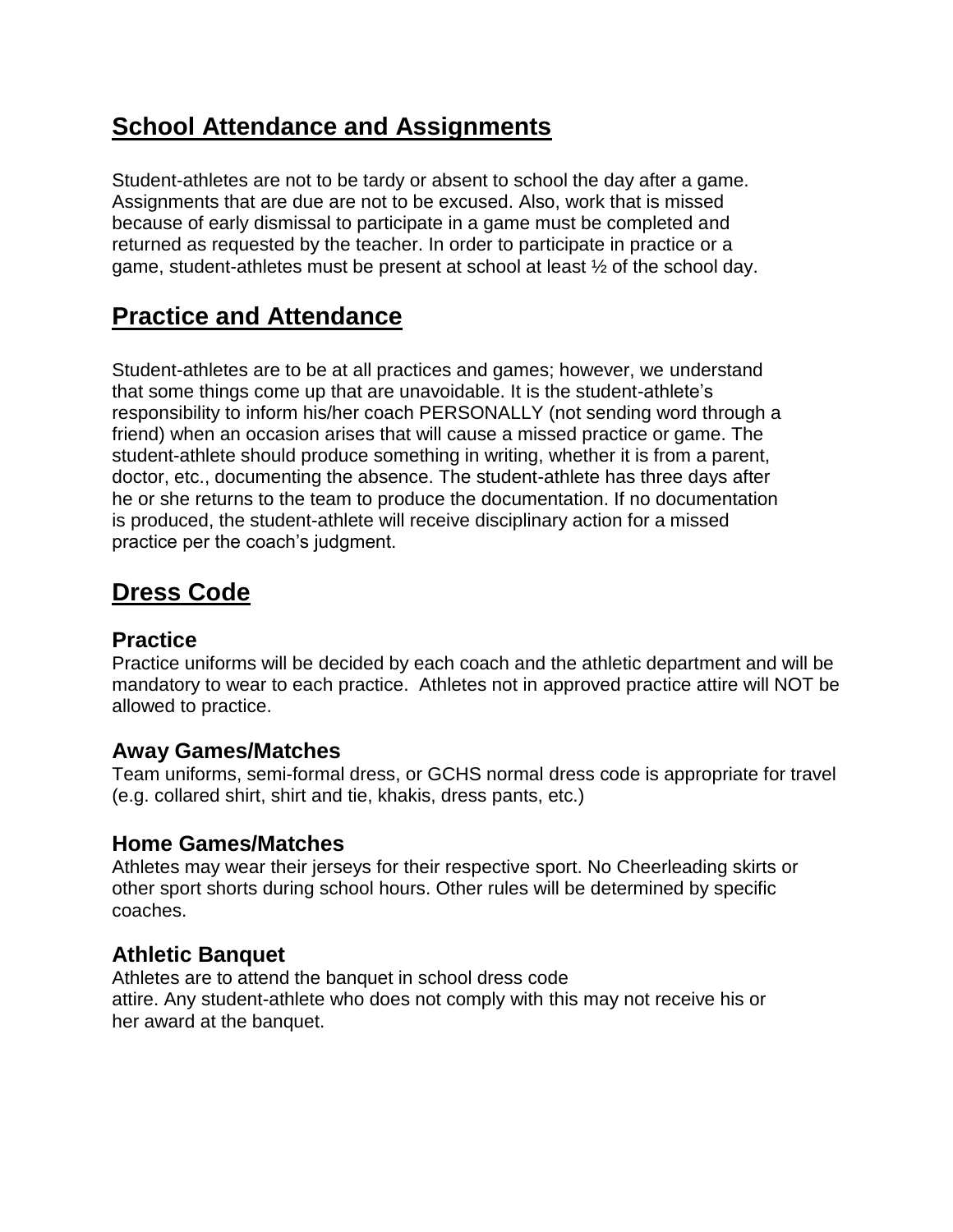## **Awards**

#### **Lettering**

Qualifications for Letters

A. Only varsity athletes in grades 9-12 are eligible to Letter.

- B. Any athlete who quits will not Letter.
- C. Any senior who participated in each of his years at GCHS will letter.

D. Any athlete who loses eligibility because of discipline or grades will not Letter.

E. Any athlete who is unable to play due to injury must have met the lettering fractional requirement before the injury and must support the team after the injury in order to Letter.

## **Lettering Requirements by Sport**

A. Soccer – a player must have played in 1/3 of the season's periods to letter.

B. Volleyball – a player must have played 1/3 of the season's sets to letter.

C. Basketball – a player must have played in the same number of quarters as there were games to letter.

D. Tennis – a player must have played in 1/3 of the number of season matches to letter.

E. Baseball and Softball – a player must have played in 1/3 of the number of total innings for the season to letter.

F. Cheerleading – a cheerleader must cheer in at least half of the games to letter.

G. Football – a player must have played in the same number of quarters as there were games to letter.

H. Golf – a player must have played in 1/3 of the number of season matches to letter.

## **End of Year Awards**

A. Trophies –four awards will be given to members of each team.

The awards and the recipients will be determined by the head Coach.

B. Letters – the first time an athlete letters he/she will be given a certificate and pin indicating in which sport he/she lettered.

C. Pins – if an athlete letters in more than one sport, he/she will get a pin for each sport.

D. Bars – in subsequent years the athlete will get a bar for each year that he/she letters.

E. Letter Jackets – Once an athlete letters, a letterman jacket can be ordered through T&G Allsports in Fayetteville, or through Herff Jones. You must present your certificate of letterman signed by the Athletic Director when ordering letterman jacket.

F. The Crusader Award – this plaque is awarded each year to one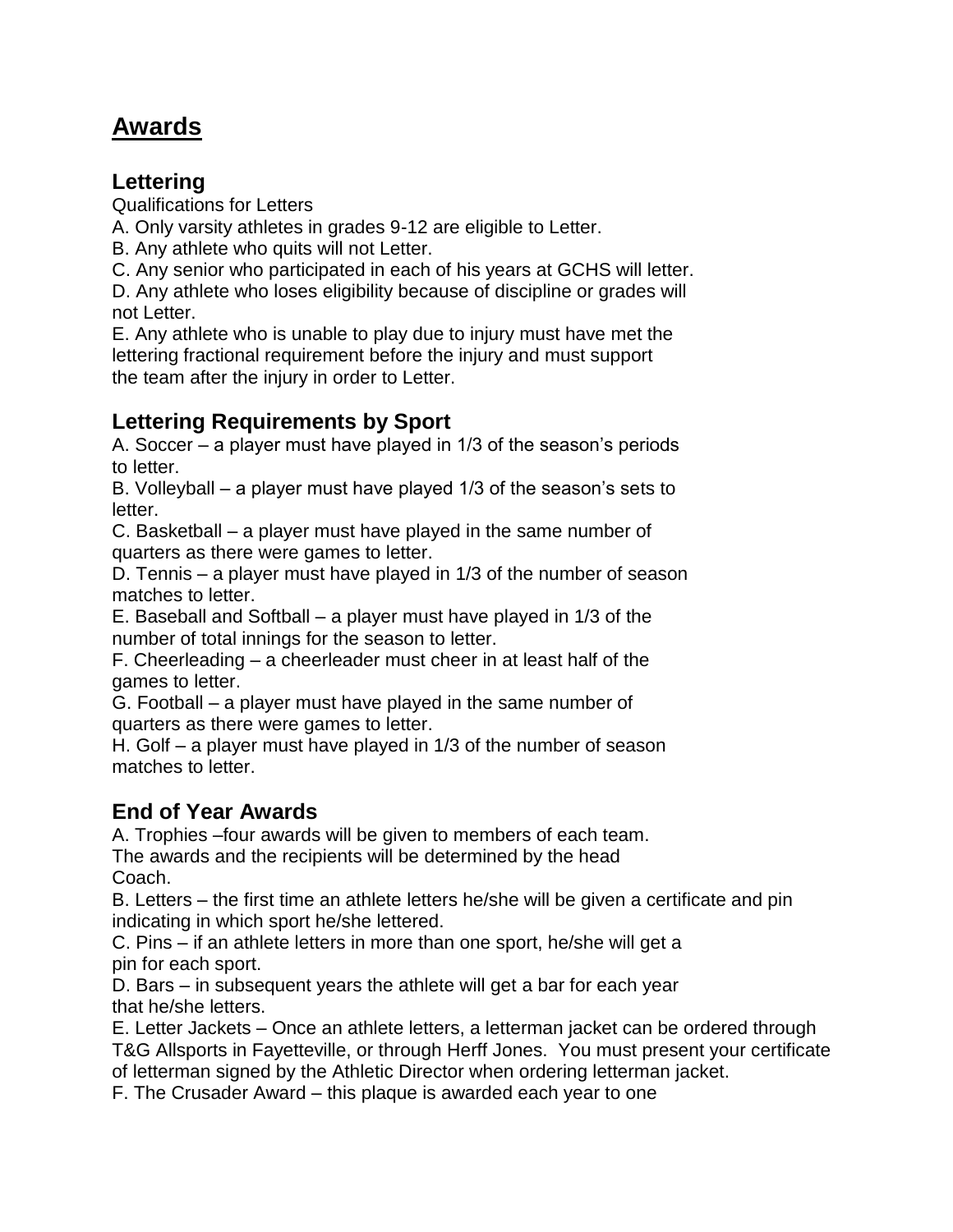high school athlete and one middle school athlete following the guidelines described below:

1. This award will be given based on Christian Character Only.

2. Coaches will nominate one player from their team for the award.

3. Each teacher/faculty member will vote for one high school athlete and one middle school athlete on a ballot with the nominated athletes.

## **Transportation**

All athletes must travel in designated vehicles **to** away games/matches. If a parent or legal guardian wishes to take **their daughter/son home after the game**, the parent must inform the coach prior to leaving the sporting event. If a parent or guardian is **allowing his daughter/son to ride with someone else**, that parent must let the coach know in writing.

- Sitting on the backs of seats, horseplay or yelling out of windows is not Allowed.
- Boys sit with boys and girls sit with girls.
- No students are permitted to have hands, arms, feet, etc. outside of Windows.
- No one is permitted to throw anything out of the windows.
- Food and drink will be allowed on a bus/van only by permission of the coach. If allowed, the students are responsible for making sure the bus/van is clean.

## **Pick up Policy**

Parents are responsible for picking their student up from all practices and games. Coaches will let parents know in advance at what time the practice will be over. On away game days' students will give the parents an estimated time of arrival and then inform them when the bus is about 20min out. Coaches will stay with the students at the school until a parent arrives. Parents who are continually more than 10 minutes late for the designated pick up time, may result in the athlete not being allowed to travel.

## **Conduct**

On or off campus, conduct for a student-athlete should be representative of the code of ethics at Griffin Christian High School. Any behavior that conflicts with that code of ethics will be dealt with accordingly by the Coach, Athletic Director and Administration of Griffin Christian High School.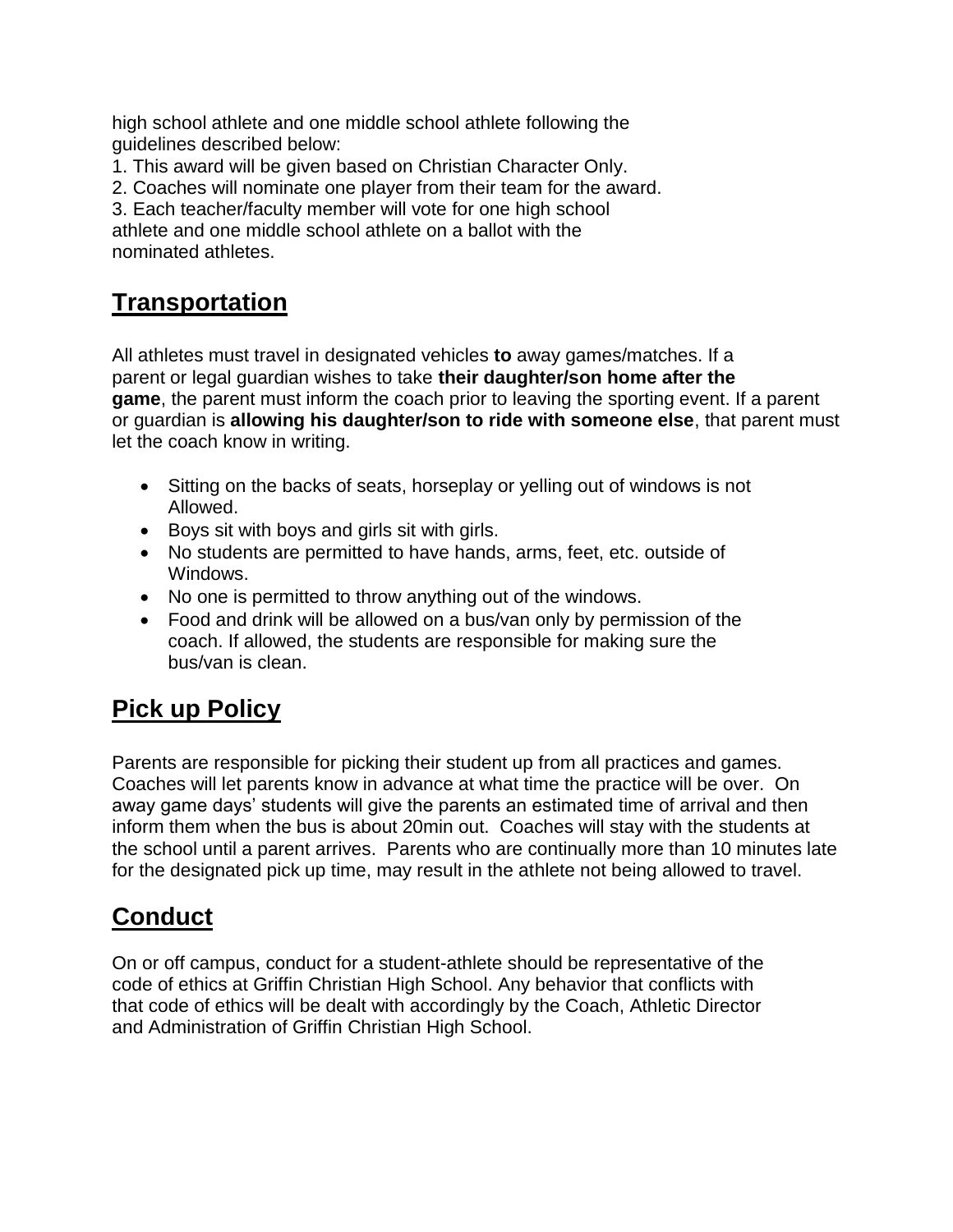# **Physical Exam and Medical Release**

Any student participating in extracurricular activities is required to provide:

- 1. Annual Physical (Physician's clearance to participate in activities)
- 2. Medical Release Form (Parent's permission to participate in activities, insurance information, and permission to get medical attention as needed). The forms for the Physical and the Medical Release Forms are available on Sycamore or upon request. If you have any questions or need additional information, contact the Athletic Director. Both forms must be received by the Athletic Director prior to the first day of practice and are valid for the entire school year.

# **Athletic Fees**

Every student-athlete is required to pay an Athletic Fee per sport. The Athletic Fee must be paid prior first game or competition. No student will receive uniforms or be allowed to participate in athletic competitions unless the Athletic Fee has been paid.

Coaches will receive a signed document when payment and physicals are complete by the athletic Director stating the student is eligible to receive uniforms. **NO STUDENT IS ALLOWED TO RECEIVE UNIFORMS OR PARTICIPATE IN EVENTS UNTIL COACHES RECEIVE THIS DOCUMENT. The Athletic Fee is non-refundable, after the first game.**

The Athletic Fee for Middle School sports is \$180 per sport and \$255 for football. The Athletic Fee for High School sports is \$230 per sport and \$330 for football. The Athletic Fee for cheerleaders is \$180 per season or \$255 for multiple seasons (i.e. football and basketball). An additional uniform fee may be required for outdoor sports. When a student plays multiple sports in the same season, they pay the athletic fee for the sport that is the highest and will pay ½ of the fee for the second sport. For example, if a student plays football and runs cross country, they pay the fee for football and ½ the fee of cross country. There is no discount for multiple seasons except for cheerleading as listed.

# **Dual Sport**

An athlete may participate in multiply sports to help fill roster spots under the following conditions:

- They must declare a primary sport.
- They must pay athletic fees of the higher sport and  $\frac{1}{2}$  of the secondary sport. This includes any uniform fees and must be paid no matter how many events he/she is able to participate in.
- Must have the approval of both coaches as well as the athletic department.
- Will not miss games and/or practices of the primary sport to participate in the secondary sport. (Unless secondary sport is competing in region or state play offs)